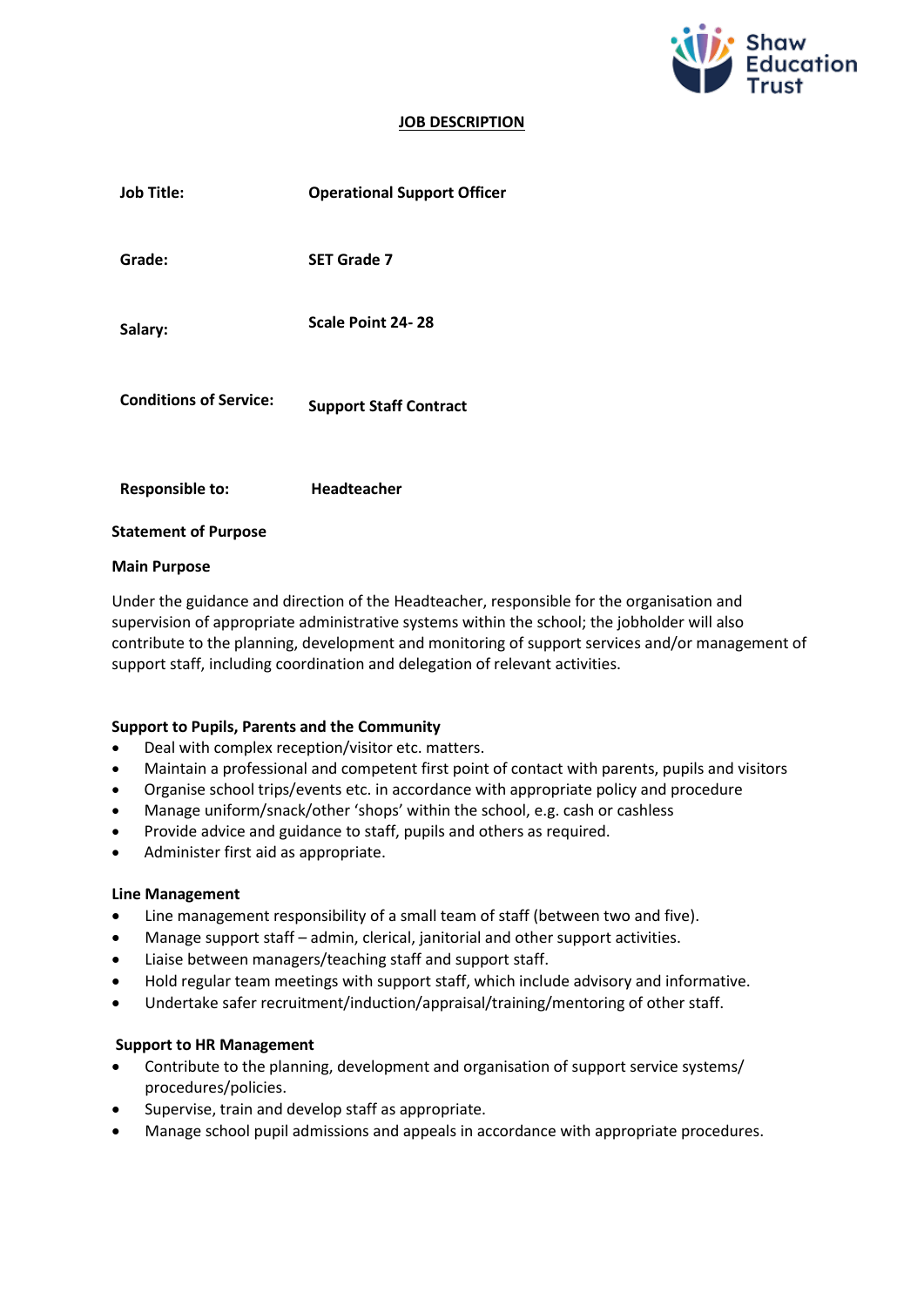

## **Confidential HR Processing and Administration**

- Undertake arrangements for new staff appointments, including the production of appropriate candidate material, arranging advertisements and interviews, requesting references, preparing interview programmes, liaising with HR Business Partner in relation to safer recruitment guidelines and processes.
- Complete and update relevant information for academy counsellor appointments.
- Undertake appropriate payroll processing information, including maintaining an appropriate audit trail for all payroll contracts, variations and time sheets etc.
- Undertake other confidential administration, e.g. Performance Management, staff personnel files, staff absence.
- Completion of reports and returns relating to staff. e.g. absence, timesheets, contract variations
- Responsible for assessing and distributing mail/email for the Senior Leadership Team.
- Responsible for making and receiving telephone calls for the Headteacher as requested, and take telephone messages as required.
- Responsible for the Single Central Record information, accuracy and updates.
- Responsible for the accurate maintenance of personnel files for the school.
- Responsible for the full administration of payroll submission and associated systems. e.g. processing additional hours, processing job change in accordance with procedures, reconciliation of payroll submission.

## **Support to Financial Management**

- Monitor and manage stock within an agreed budget, cataloguing resources and undertaking audits as required.
- Undertake complex financial administration procedures, which may include investigation into goods delivery, invoices and queries.
- Assist with the planning, monitoring and evaluation of budget.
- Manage expenditure within an agreed budget.

## **Support for the Headteacher**

- Maintain appropriate and relevant filing systems
- Provide administrative and financial support to the Headteacher including maintaining files for academy counsellors of policies, terms of reference of Academy Counsellor Committees, updating list of Academy Counsellors.
- To maintain appropriate financial records.
- To maintain records of leadership group weekly activities and any other associated activity.
- To maintain data protection records including DBS information and support the Headteacher in meeting the data protection duties and responsibilities.
- To attend staff meetings, take notes, prepare and distribute these and place a copy on the staffroom notice board.
- Undertake confidential and general typing, word-processing for the Headteacher and other members of the leadership team e.g. staff references and appraisal forms.
- Undertake IT-based tasks which may include:
	- o Receiving, prioritising and answering e-mails on behalf of the Headteacher/senior leadership team including the filtering of junk mail and spam accordingly.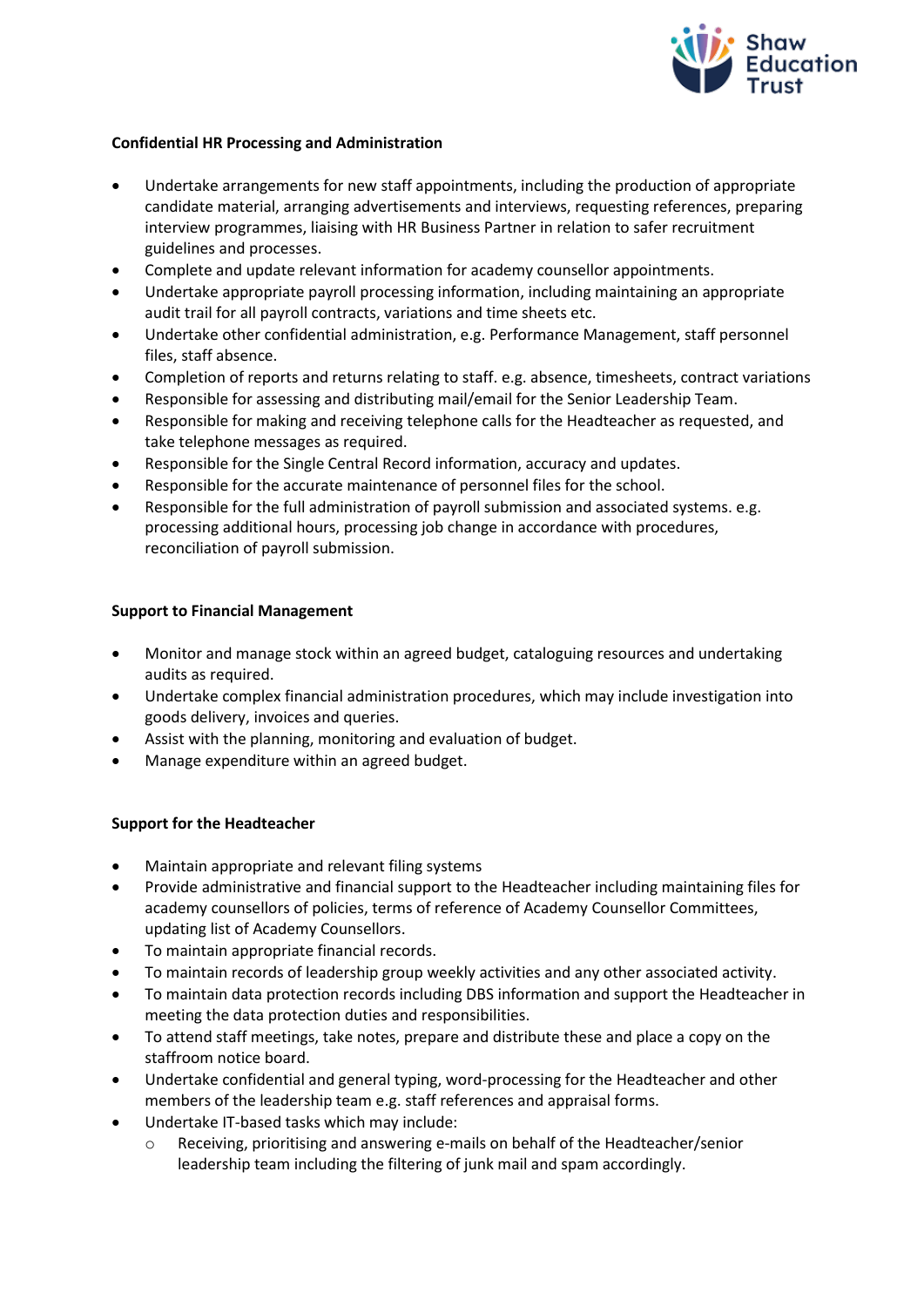

- o Use the school Development Plan (SDP) software to input all information relating to targets for staff.
- o Manage the publication of the school's regular newsletter to parents.
- o Maintaining diaries including an electronic diary system.
- o Maintaining appropriate School Information Management Systems and subsequent statutory returns.

# **Support Organisational Management**

- Take a lead role on the development of office systems and processes.
- Manage manual and computerised record/information systems.
- Analyse and evaluate data/information and produce reports/information/data as required.
- Undertake typing and word-processing and complex IT based tasks.
- Operate relevant equipment/complex ICT packages.
- Undertake research and obtain information to inform decisions.
- Assist with procurement and sponsorship.
- Assist with marketing and promotion of the school.
- Manage administration of facilities including use of school premises.
- Manage complex administrative procedures.
- Be responsible for completion and submission of complex forms, returns etc., including those to outside agencies e.g. School Census, etc.
- Manage manual and computerised record/ information systems.
- Operate relevant equipment/ complex ICT packages.
- Provide personal administrative and organisation support to other staff.
- Manage the administration and support of confidential medical inspections and reports.
- Produce, and respond to, complex correspondence.
- Undertake research and obtain information to inform decisions.
- Take a lead role in marketing and promoting the school.

# **Support to School** (this list is not exhaustive)

- Promote and safeguard the welfare of children and young persons you are responsible for or come into contact with.
- Be aware of and comply with policies and procedures relating to child protection, health, safety and security, confidentiality and data protection, reporting all concerns to an appropriate person.
- Be aware of, support and ensure equal opportunities for all.
- Contribute to the overall ethos/work/aims of the school.
- Appreciate and support the role of other professionals.
- Attend and participate in relevant meetings as required.
- Participate in training and other learning activities and performance development as required.
- Assist with pupil needs as appropriate during the school day

## *Note*

*The job holder will be expected to undertake any other duties which are not specifically listed but are within the remit, responsibility and accountability of the job.*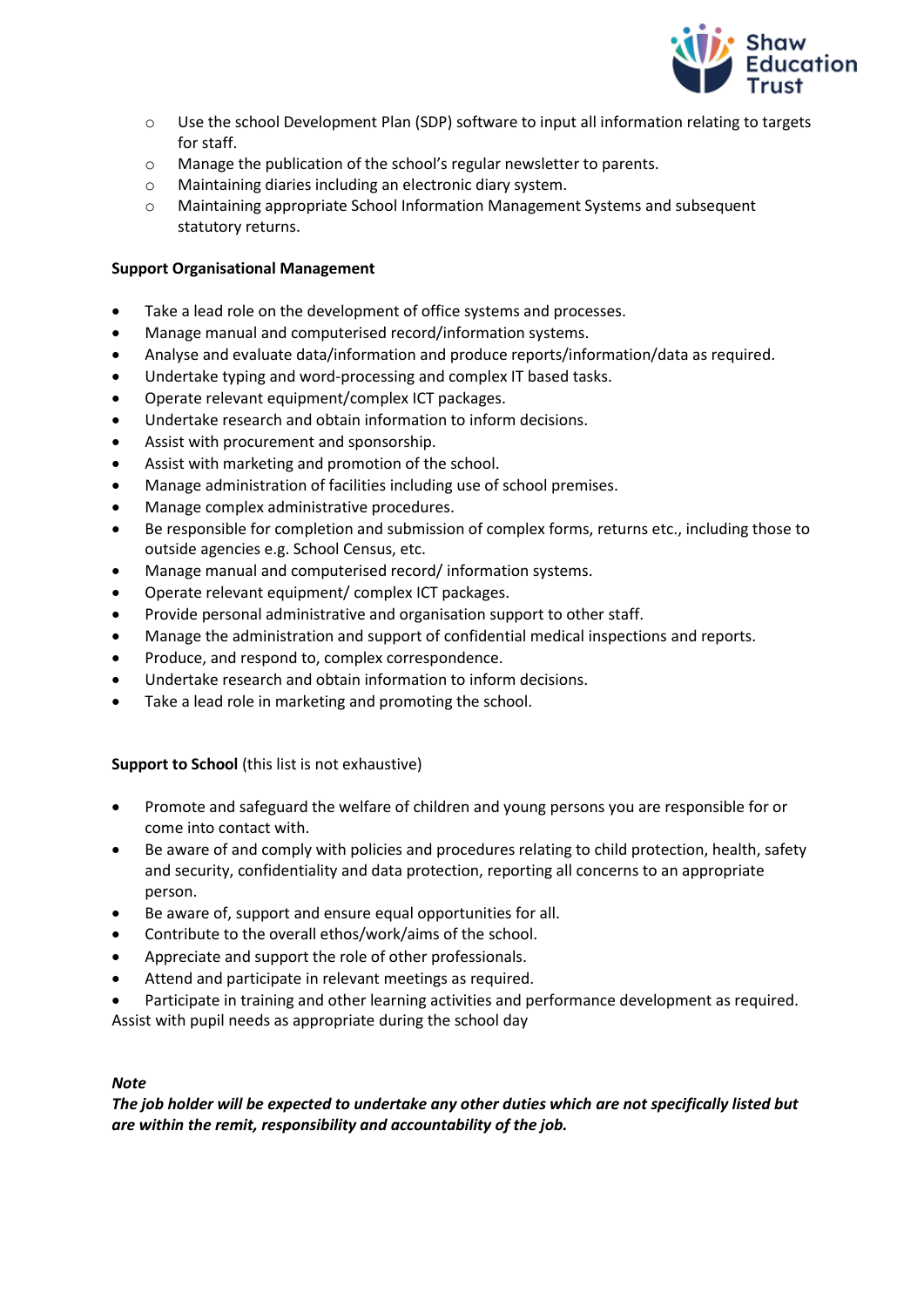

# **Person Specification**

| <b>Minimum</b><br><b>Criteria</b><br>for Two<br>Ticks <sup>*</sup> | <b>Criteria</b>                                                                                                                                                                                                                                                                                                                                                                                                                                                                                                                                                                                                                                                                                                                                                                                                                                                                                                                                                       | <b>Measured</b><br>by<br>APP/I/ASS |
|--------------------------------------------------------------------|-----------------------------------------------------------------------------------------------------------------------------------------------------------------------------------------------------------------------------------------------------------------------------------------------------------------------------------------------------------------------------------------------------------------------------------------------------------------------------------------------------------------------------------------------------------------------------------------------------------------------------------------------------------------------------------------------------------------------------------------------------------------------------------------------------------------------------------------------------------------------------------------------------------------------------------------------------------------------|------------------------------------|
|                                                                    | <b>Qualifications &amp; Experience</b><br>Experience of development management and operation of<br>administrative systems.<br>1-3 years management experience.<br>٠<br>NVQ 3 Business and Administration/Business & Finance, or<br>$\bullet$<br>equivalent qualification or experience in relevant discipline.<br>RSA 2/3 or equivalent qualification or experience in typing/<br>٠<br>word processing.<br>1-3 years working within a similar environment                                                                                                                                                                                                                                                                                                                                                                                                                                                                                                             | APP/I                              |
|                                                                    | Knowledge & Skills<br>Very good numeracy / literacy skills.<br>Full working knowledge of relevant policies/codes of practice<br>٠<br>and awareness of relevant legislation.<br>Very good ICT skills.<br>٠<br>Ability to work constructively as part of a team, understanding<br>school roles and responsibilities and your own position within<br>these.<br>Ability to relate well to children and to adults.<br>Excellent communication and interpersonal skills.<br>٠<br>Good organisation skills.<br>٠<br>Ability to plan and prioritise effectively.<br>Knowledge of GDPR / Data Protection Headteachers                                                                                                                                                                                                                                                                                                                                                          | APP/I                              |
|                                                                    | <b>Personal Qualities</b><br>Candidates must demonstrate:<br>Builds personal relationships with stakeholders, through regular<br>$\bullet$<br>contact and consultation.<br>Coaches and empowers team members to take responsibility<br>for ensuring customer care.<br>Has the ability to understand the academy development plan<br>٠<br>and how it relates to team and individual objectives.<br>Accepts, supports and quickly implements change.<br>٠<br>Identifies and promotes best practice and encourage the<br>$\bullet$<br>sharing of ideas.<br>Proactively seek opportunities to increase job knowledge and<br>understanding.<br>Values the diversity of individuals, adaptable approach to meet<br>$\bullet$<br>individual needs and effectively utilise the diversity of team<br>members.<br>Works with others to resolve differences of opinion and resolve<br>conflict.<br>Requires minimum supervision<br>Takes responsibility for own and team actions | APP/I                              |